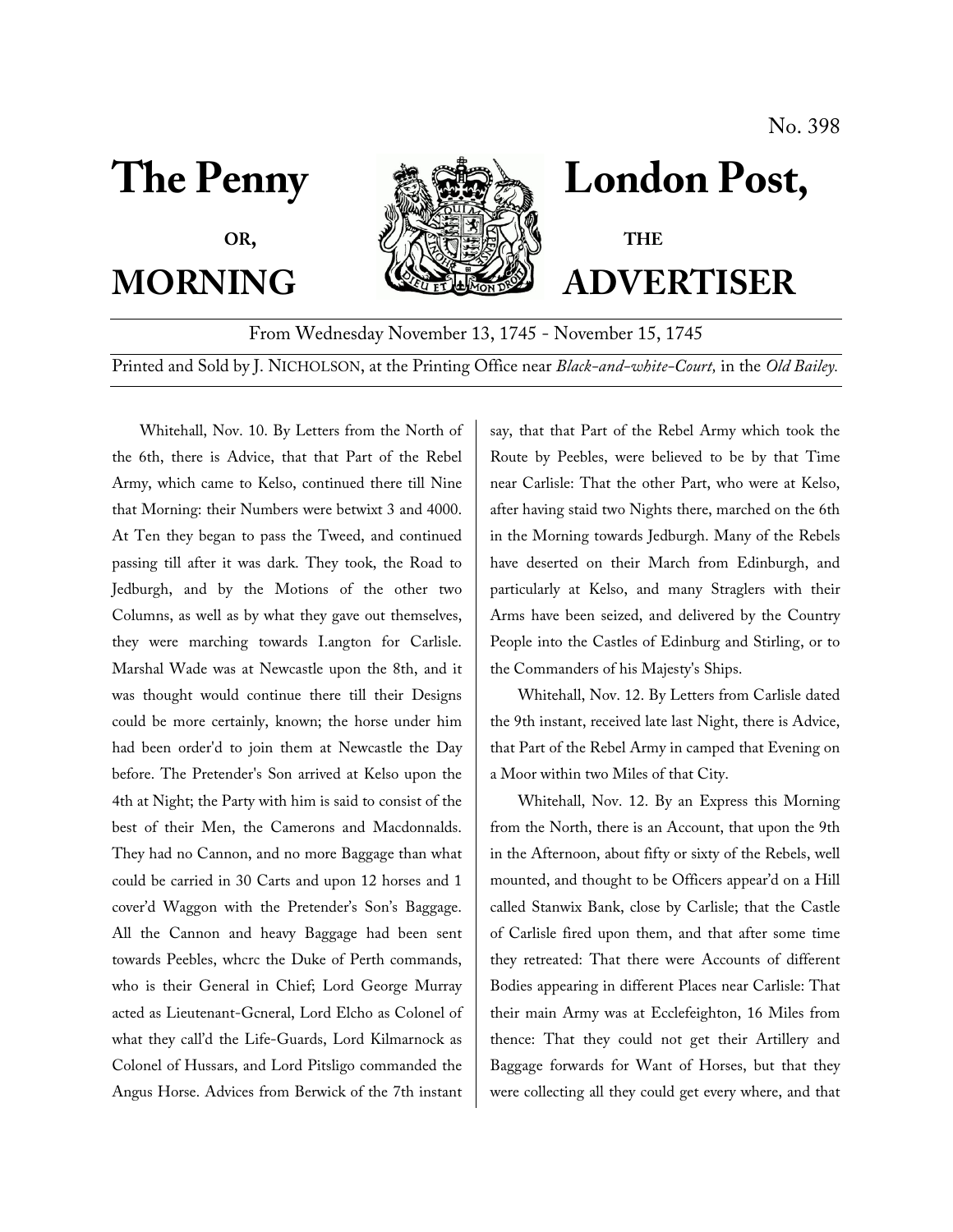it was talked amongst them, that they were to push on Southwards. The whole Militia of the Counties of Cumberland and Westmoreland were in Garrison at Carlisle.

## Extract of a private Letter, Carlisle, Nov. 10 at Noon.

'The best Account I am able to give you of the Rebels, is what follows; they have got thro' Esk, and have likewise passed the Eden, at a Place called Peatwith, and are at present near Grinsdale, which is but two Miles from hence, where they are encamped; as we have them thus in our Neighbourhood, we expect every Hour to be attacked; What the Event may be is uncertain. We rely on the Wisdom and Mercy of God, and the Goodness of our Cause. I was all Night upon Guard, and I dare assure you, that our People has shewn as much Spirit, Discipline, and loyal Affection to King George, as you or their best Friends could desire. I have nothing more to add, except that we have just now taken a Spy, who very probably will meet with his Deserts.'

### Extract from a private Letter, Kendal, dated November 10.

'I have just Time to inform you, that after I had left Carlisle, in a short Space of Time, I think before 11 o'clock, I heard the Cannon from the Town begin to Play, and continued so, till I came to Penrith.'

### Extract of a private Letter from Brough, November 11.

'The. Confusion in this Part of the World, to be sure is very great, insomuch that we are very indifferently qualified even to relate the Causes of our own Confusion; but, considering the Obligations I am under to you, and the Sense I have •f your Concern for our Welfare, I will (as an Accident has it put in my Power) give you as authentick an Account of the Motions of the Rebels as you can desire, having just read the Affidavit of a Person who was sent amongst them to gain Intelligence.

'He says he left them about Rowcliff, which is three Miles from Carlisle, Yesterday Morning, having got into their Army on Friday about Midnight, one Party he was with, consisting of about 1000 Horse, and they had with them nine Field-Pieces. Another Division was expected at Rowcliff last Night, in case their heavy Artillery could be got along. He was able to say nothing positively of their Number, but was told by such as had seen their second Division, that in the Whole they could not exceed 9000 Men. As to Arms, every Man has a Sword, Target, Musket, and Dirk; their Baggage is not very considerable, but they relieve the Guard that marches with it every Night. As to Provisions, they have Live-Cattle and Sheep drove along with them; Oatmeal they buy or take where they meet with it, carry it in a Bag at their Sides, and eat it Morning and Evening with Water. They march at a very great Rate, and express a Desire of getting into Lancashire. Their Officers lodge in Villages, but the Men always encamp at Night. They have Money, since they offered this Man ten Guineas to list, and said they would do so to others. About Day-break they begin to move, or sooner if the Moon shines, and push on as hard as possible.'

'Yesterday they fac'd Carlisle, and about Two o'Clock the Town began ro fire upon them; this Firing was heard again at One and at Three this Morning, but with what Effect we cannot say: All the People in this Part of the World appear very warm and well affected, so that we hope this Enterprize will soon meet the Fate it deserves.

I am, &c.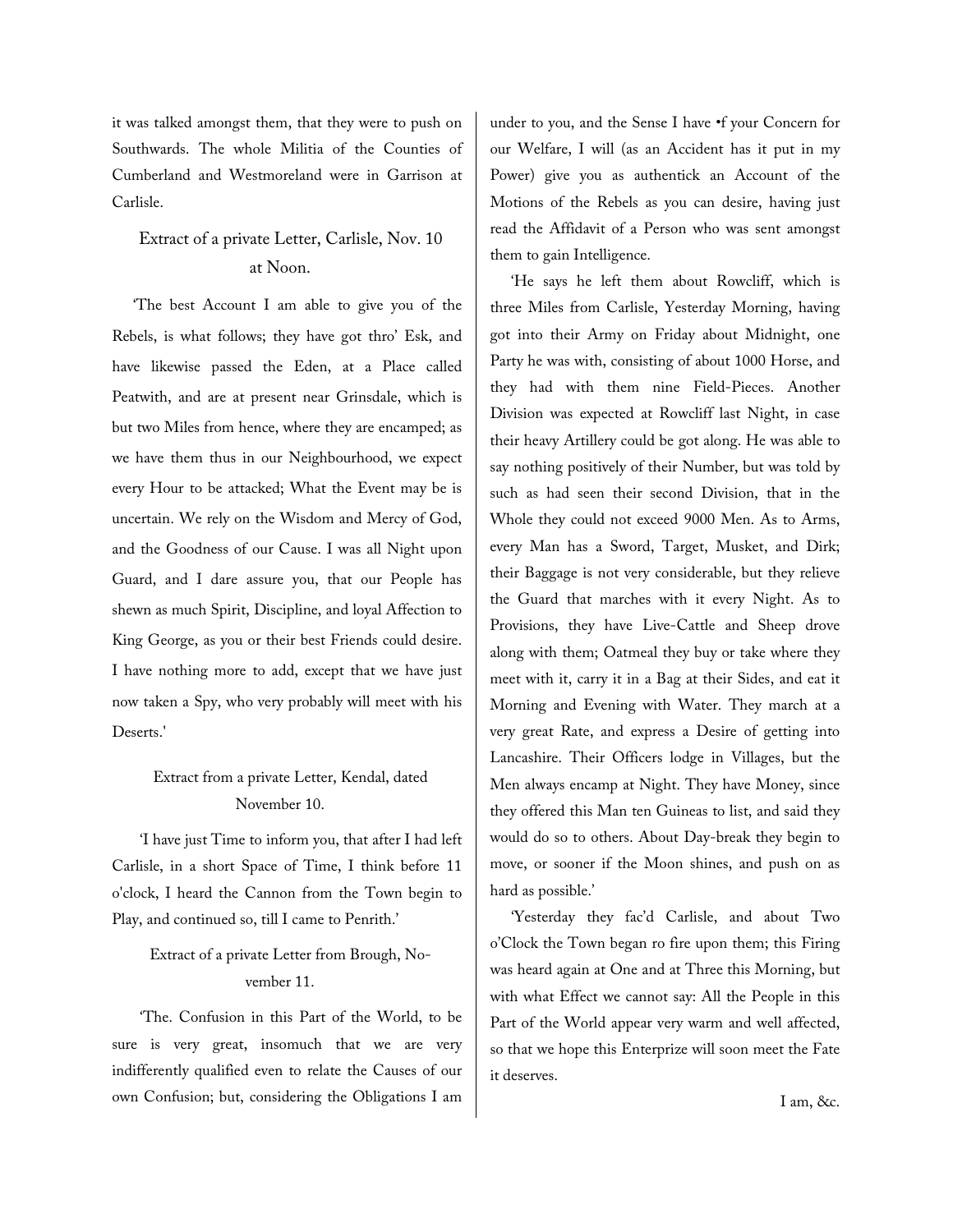Extract of a Letter from Edinburgh, Nov. 8.

'Since the March of the Rebels Southward, great Numbers of the Inhabitants, and particularly the Volunteers were returned to Edinburgh; that they were going to proceed to the Election of a Provost, the Magistracy being vacant, which was intended to be by way of Ballot, when it was not doubted but they would chuse one in the trued Interest of his Majesty King George. The Desertion from the Rebels was so great before they left Edinburgh, that their Chiefs thought it necessary to march forward, or they would have lost most of their Forces; and in order to keep up their Spirits they gave out a great Body of French were landed at Whitehaven, and ready to join them.'

Extract of a Letter from Berwick, dated Oct. 30.

'The Pretender, in a Council of War held lately with his chief Officers, declar'd, he thought himself very ill us'd by many in Great Britain, having under their Hands repeated Promises of their Assistance, upon his Arrival, with Purse and Person, in behalf of his Cause; the Disappointment of which occassion'd him to express himself with very great Warmth, in being so much deceived. On which the Duke of Perth, and some others, offer'd to demonstrate that they were much worse used in their Undertakings, having had Assurances from France of being aided with 10,000 Men, and by Spain with 6000; which Promises engag'd Him, and many others, in the present Undertaking, to the Hazard, not only of their Lives, but the Ruin of their Families for ever.'

Newcastle, Nov. 9. By a Letter from Edinburgh, which should have come to hand the 24th of October, we hear, that the Rebels then gave out, that they had receiv'd several Cart-Loads of Arms, Tents, &c. from Douglas Castle and the Palace of Hamilton; that, by Order-of the Pretender some Gentlemen visited the wounded English Soldiers that were in the Infirmary, Charity Workhouse, &c. and told them that such as inclin'd to swear that they should not carry Arms against the House of Stuart, before the first of January 1747, should be at Liberty to return home; which 260 of them accepted of; others are gone to the Castle, and others are to remain in the Infirmary 'till cur'd.

### Extract of a Letter from Lancaster, Nov. 10.

'By an Express from Carlisle this Morning we have certain Advice that the Rebels were to encamp last Night upon the Horse Course, within two Miles of Carlisle, call'd the King's-Moor; and that a Quartermaster was taken up there belonging to the Rebels, and sent to General Wade. What March General Wade's Army intends we cannot tell; but imagine, by a Letter from him to this Corporation, that he intends not to attack the Rebels before they come to England. The People in general at this Town have sent away their most valuable Effects, and many Families are on their Departure, to avoid these Miscreants. There is no doubt that several of the Highland Parties are already in England, and if they march on without Interruption, we may reasonably expect they will teach this Town in three or four Days. If the Rebels continue approaching I shall go with several others of this Town and Country, to see if we can be of any Service to Gen. Wade. We are in wear Confusion about this Town in general; and all that is minded by the Generality is News.

By Advices arrived in Town on Wednesday from the North, we hear, that the Van-Guard of the Rebels Army has pass'd by Carlisle without attempting to take the Place, and was sixteen Miles on this hide of it when the Letters came away.

George Lockhart, Esq; jun. of Carnwath, was brought to Town from Scotland on Sunday last, and is in Custody of Mr. Money, One of his Majesty's Messengers in Derby Court, Westminster.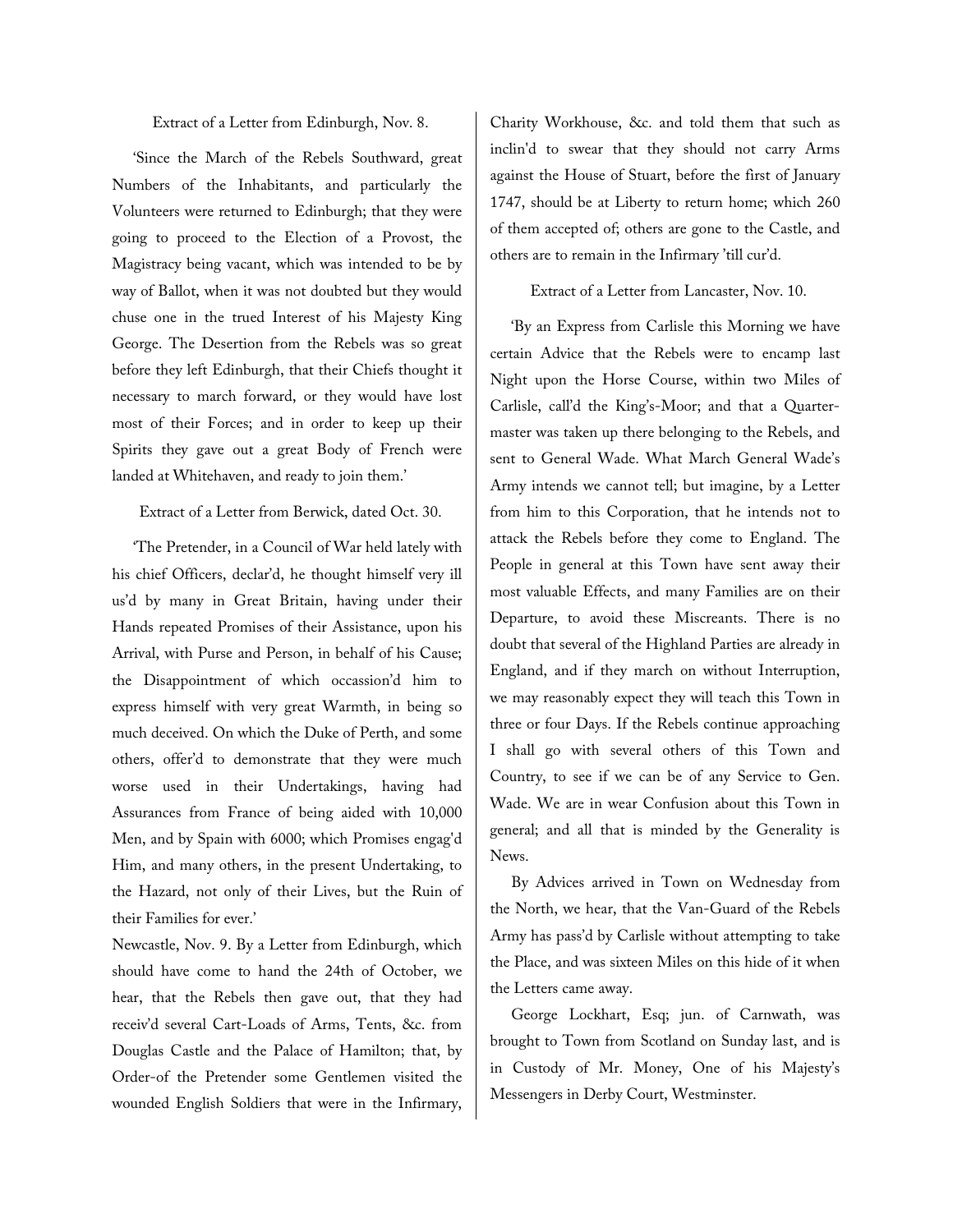On Wednesday Morning a great Number of Horses, all marked G. R. were led through the City to the Tower, in order to draw a great Train of Artillery, which is preparing for the North.

There is Advice from the North, that a Party of our Dragoons fell in with the advanced Guard of the Pretender, consisting of some Thousands, near Wollar, and entirely defeated them.

The E. of  $\frac{1}{\sqrt{2}}$  is, it's said, made High Admiral of England by the Pretender, and hoisted his flag on hoard a Ship as such. This Gentleman, if we may so call him, has been a Commander of one of his Majesty's Ships.

'Tis said that Lord Lewis Gordon, Brother to the Duke of Gordon, has join'd the Rebels.

On Wednesday General Douglas's Regiment of Foot, marched through the City from the Camp at Dartford in Kent, in order to join the Army under Sir John Legonier, in the County of Lancaster.

We are certainly inform'd from Ware In Hertfordshire, that from one united Collection made through the Town for the County Association, there mounted 170l. of which 110l. were subscrib'd by the Protestant Dissenters.

Friday last his Royal Highness the Duke of Cumberland went to the Tower, to view the Train of Artillery design'd for the Use of General Legonier's Army, winch is to consist of sixteen Pieces six Pounders, and fourteen Pieces three Pounders, and eighty Powder Carriages.

There is a Talk of die Duke of Cumberland's going to the Army in the North.

General Legonier has sent an Officer down to Lancashire, to provide Forage for the Army which is to march there.

On Wednesday Morning a Troop of Life-Guards march'd to Brentford to relieve a Regiment of Light horse, which march'd from thence to Lancashire.

On Monday last Mr. Willes, son of thie Lord Chief Justice Willes, kiss'd his Majesty's Hand on his being appointed a Captain in the Duke of Montagu's Regiment of Horse.

His Grace the Duke of Somerset has subscrib'd the Sum of eleven hundred Pounds on Account of the Association in several Parts, viz. five hundred to York, the same Sum to St. James's Westminster, and one hundred to St, Martin's.

Tuesday last the Right Hon. the Earl of Rockingham, Lord Lieutenant of the County of Kent, met the Nobility, Gentry, Clergy and Free-holders at Maidstone, to consult on Measures to be taken for the Defence of his Majesty and this Kingdom, they came from all Parts of that extensive County, and unanimously resolved to raise and maintain 2000 Men during the Rebellion.

We hear that the Association in Hampshire have rais'd 15000l. for his Majesty's Service.

The Right Hon. the Marquis of Granby is rechosen without Opposition for Grantham, for which Place he was oblig'd to be re-elected on accepting a Commission of Colonel of a new-rais'd Regiment of Foot.

Richard Herbert, Esq; is rechosen Member of Parliament for the Borough of Ludlow in the County of Salop.

His Majesty has appointed John Vaughan, Esq; to be Chamberlain of the Town of Brecon, and of the Counties of Brecon, Radnor, and Glamorgan, in the Room of Sir Nicholas Williams, Bart, deceas'd.

Sir Nathaniel Curzon, Bart. Knight of the Shire for the County of Derby, has presented the Rev. William Wilmot, A. B. to the Vicarage of Margetting, in the County of Essex and Diocese of London.

We are inform'd, that when Col. Sowle's Regiment march'd from the Borough of Southwark, on Monday last, about 100 Volunteers enter'd under the said